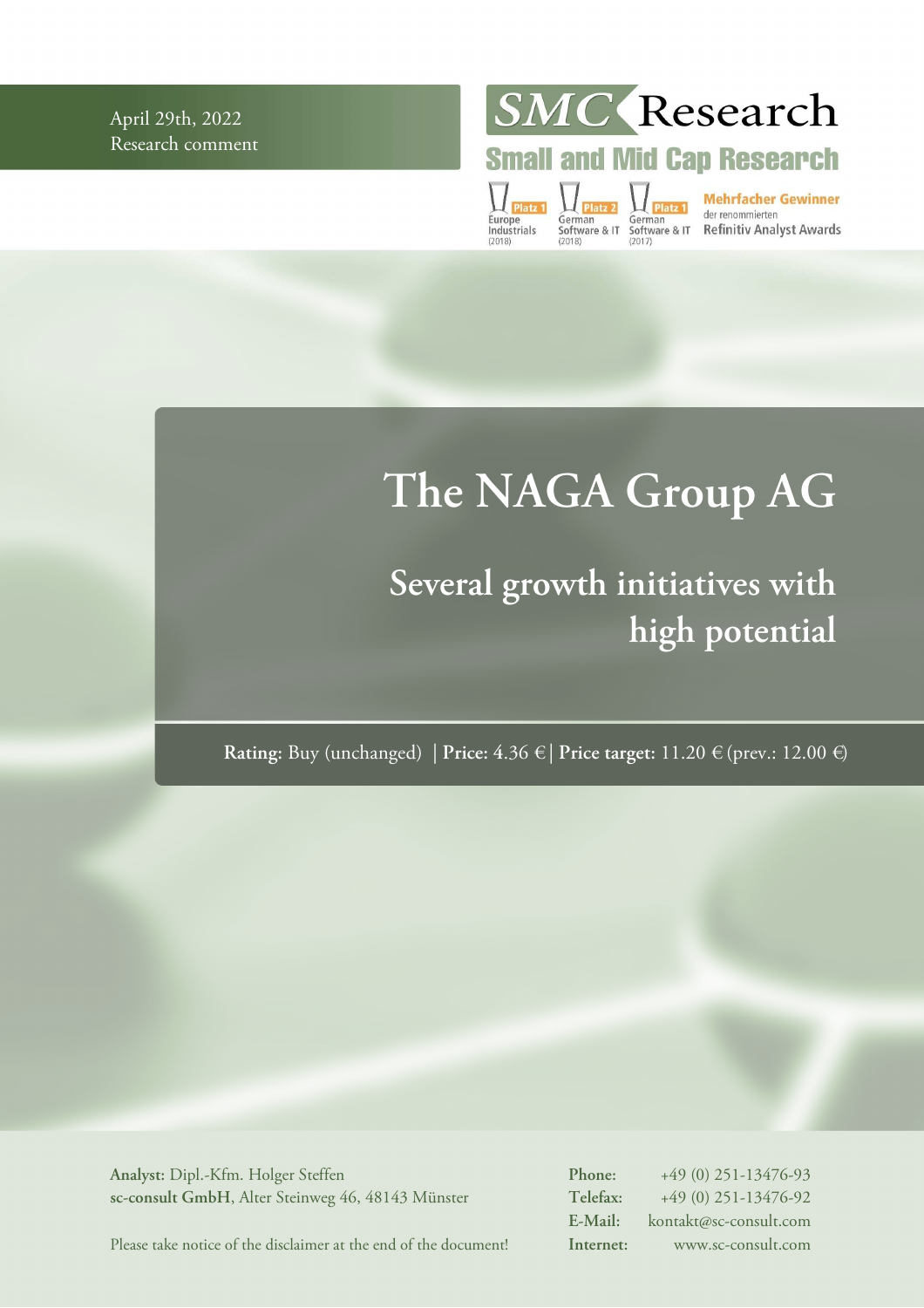## Current development



#### **Basic data**

| Hamburg                               |
|---------------------------------------|
| FinTech                               |
| 138                                   |
| <b>IFRS</b>                           |
| DE000A161NR7                          |
| N4G:GR                                |
| 4.36 Euro                             |
| Scale                                 |
| $54.0 \text{ m}$                      |
| 235.6 m Euro                          |
| 213,8 m Euro                          |
| approx. 30.0 %                        |
| 8.91/4.01 Euro                        |
| Øturnover (Xetra, 12 M): 287,600 Euro |
|                                       |

| 2021e   | 2022e   | 2023e   |
|---------|---------|---------|
| 55.3    | 95.0    | 138.3   |
| 12.8    | 24.0    | 40.5    |
| 2.6     | 5.4     | 15.1    |
| 0.05    | 0.10    | 0.28    |
| 0.00    | 0.00    | 0.00    |
| 126.9%  | 72.0%   | 45.5%   |
| 109.6%  |         | 181.6%  |
| 4.26    | 2.48    | 1.70    |
| 89.4    | 43.9    | 15.6    |
| 108.9   | 22.9    | 9.6     |
| 16.7    | 8.9     | 5.3     |
| $0.0\%$ | $0.0\%$ | $0.0\%$ |
|         |         | 103.4%  |

### **High growth in Q1**

NAGA started the business year 2022 with strong growth: in the first quarter, revenues increased by 63 percent to EUR 18 m. According to an earlier report, January alone accounted for a volume of EUR 8 m. In February and March, customer activities were temporarily affected by the outbreak of war in Ukraine and the impact on the capital markets, but according to the company, there was a recovery trend at the end of March. Almost in step with revenue growth, EBITDA also increased in the first three months and rose by two-thirds to EUR 5 m.

#### **Several growth initiatives**

In order to achieve the forecast for 2022 issued last November, which envisages sales of EUR 95 to 105 m and an EBITDA of EUR 25 to 30 m, further significant revenue growth is therefore necessary in the coming quarters. To accomplish this, NAGA is pursuing several high-potential growth initiatives. The focus is particularly on the crypto market, for which the new solution NAGAX, combining spot trading of various cryptocurrencies with an extensive range of information, was introduced at the beginning of March. Other major enhancements to this range of services are in the works, and the company intends to enable the trading of crypto derivatives as well as NFTs (Non-Fungible Token) and staking (generating income from NFT holdings). At the launch of NAGAX, the management has formulated the expectation that in 18 to 24 months the crypto division will generate more revenue than the brokerage business so far.

#### **New arrangement of segments**

In future, the company will report separately on these activities. Starting with the second quarter, NAGAX and the crypto business will be a separate segment. In addition, there are the divisions NAGA Trader for the classic brokerage business and NAGA Pay. The new NAGA Pay app was launched last November and is one of the other sources of hope for future growth.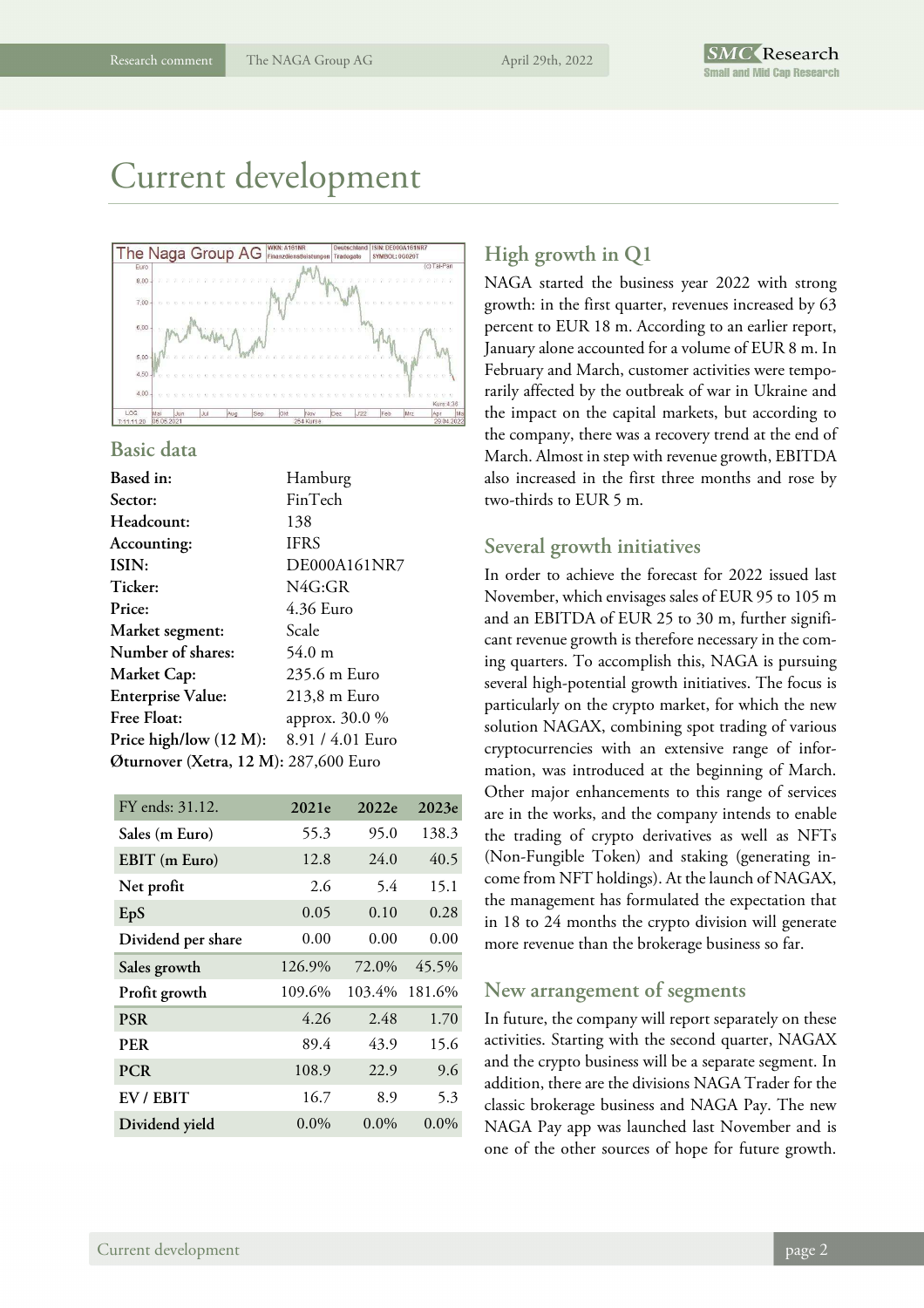| m Euro                         | 12 2022 | 12 2023 | 12 2024 | 12 2025 | 12 20 26 | 12 2027 | 12 2028 | 12 20 29 |
|--------------------------------|---------|---------|---------|---------|----------|---------|---------|----------|
| Sales                          | 95.0    | 138.3   | 183.3   | 221.3   | 248.5    | 268.8   | 282.4   | 296.7    |
| Sales growth                   |         | 45.5%   | 32.5%   | 20.8%   | 12.3%    | 8.2%    | 5.1%    | 5.1%     |
| EBIT margin                    | 24.0    | 40.5    | 56.7    | 71.8    | 82.5     | 88.9    | 93.1    | 97.6     |
| <b>EBIT</b>                    | 8.1     | 21.4    | 34.1    | 48.4    | 56.7     | 67.8    | 76.5    | 85.1     |
| Tax rate                       | 30.0%   | 30.0%   | 30.0%   | 30.0%   | 30.0%    | 30.0%   | 30.0%   | 30.0%    |
| Adjusted tax payments          | 2.4     | 6.4     | 10.2    | 14.5    | 17.0     | 20.3    | 23.0    | 25.5     |
| <b>NOPAT</b>                   | 5.6     | 15.0    | 23.9    | 33.9    | 39.7     | 47.4    | 53.6    | 59.5     |
| + Depreciation & Amortisation  | 15.9    | 19.2    | 22.6    | 23.4    | 25.8     | 21.1    | 16.6    | 12.5     |
| + Increase long-term accruals  | 0.0     | 0.0     | 0.0     | 0.0     | 0.0      | 0.0     | 0.0     | 0.0      |
| + Others                       | 0.0     | 0.0     | 0.0     | 0.0     | 0.0      | 0.0     | 0.0     | 0.0      |
| Gross operating cash flows     | 21.5    | 34.1    | 46.4    | 57.3    | 65.5     | 68.5    | 70.2    | 72.0     |
| - Increase Net Working Capital | $-11.0$ | $-9.4$  | $-5.6$  | $-5.1$  | $-3.3$   | $-0.9$  | 1.8     | 1.9      |
| - Investments in fixed assets  | $-23.5$ | $-27.0$ | $-27.6$ | $-26.0$ | $-21.7$  | $-17.1$ | $-12.5$ | $-9.3$   |
| Free cash flow                 | $-12.9$ | $-2.2$  | 13.2    | 26.2    | 40.5     | 50.5    | 59.5    | 64.7     |

*SMC estimation model*

The company has created a combination offer with various payment options (VISA card, transfers) that are directly linked to the trading system and the client's investment portfolio.

### **Expansion of the licencing portfolio**

The new solutions are accompanied by an expansion of the licencing portfolio, which provides regulatory security for the operation of the platforms. For NA-GAX, the company obtained a crypto licence in Estonia at the end of March, and two more licences for crypto-asset services are expected in the second quarter. However, this is by no means the end of the process; the management is striving to secure a licence protection as comprehensive as possible for the international business.

### **Marketing offensive and acquisitions**

After the launch of the platforms, the focus is now primarily on intensifying marketing in order to create the basis for sustained high revenue growth by expanding the customer base. In addition to the planned organic growth, NAGA is also exploring the market in Europe and Southeast Asia for possible acquisition targets that could further accelerate the expansion.

### **Update of estimates**

We have not yet calculated with any acquisitions in our model and are waiting for concrete information on the first possible targets. On an organic basis, we had previously assumed that revenues could increase to EUR 102 m in the current year, leading to an EBITDA of EUR 25.0 m. Given the promising growth initiatives, especially in the crypto market, we still believe these figures are possible. At the same time, however, the general conditions on the capital market have clouded over in the current year, and this state of affairs could well continue for some time. As a result, we are calculating with revenues at the lower end of the target range for now, i.e., EUR 95 m. Our estimated EBITDA of EUR 25 m had already been at the lower end of the company's forecast. After the strong result in the first three months, this figure seems more or less achievable even with the lower revenue base; here we are only making a moderate discount to EUR 24 m.

### **Lower economies of scale**

In response to the lower starting figure from 2022, we have also lowered the further sales projection somewhat, which has also had a dampening effect on the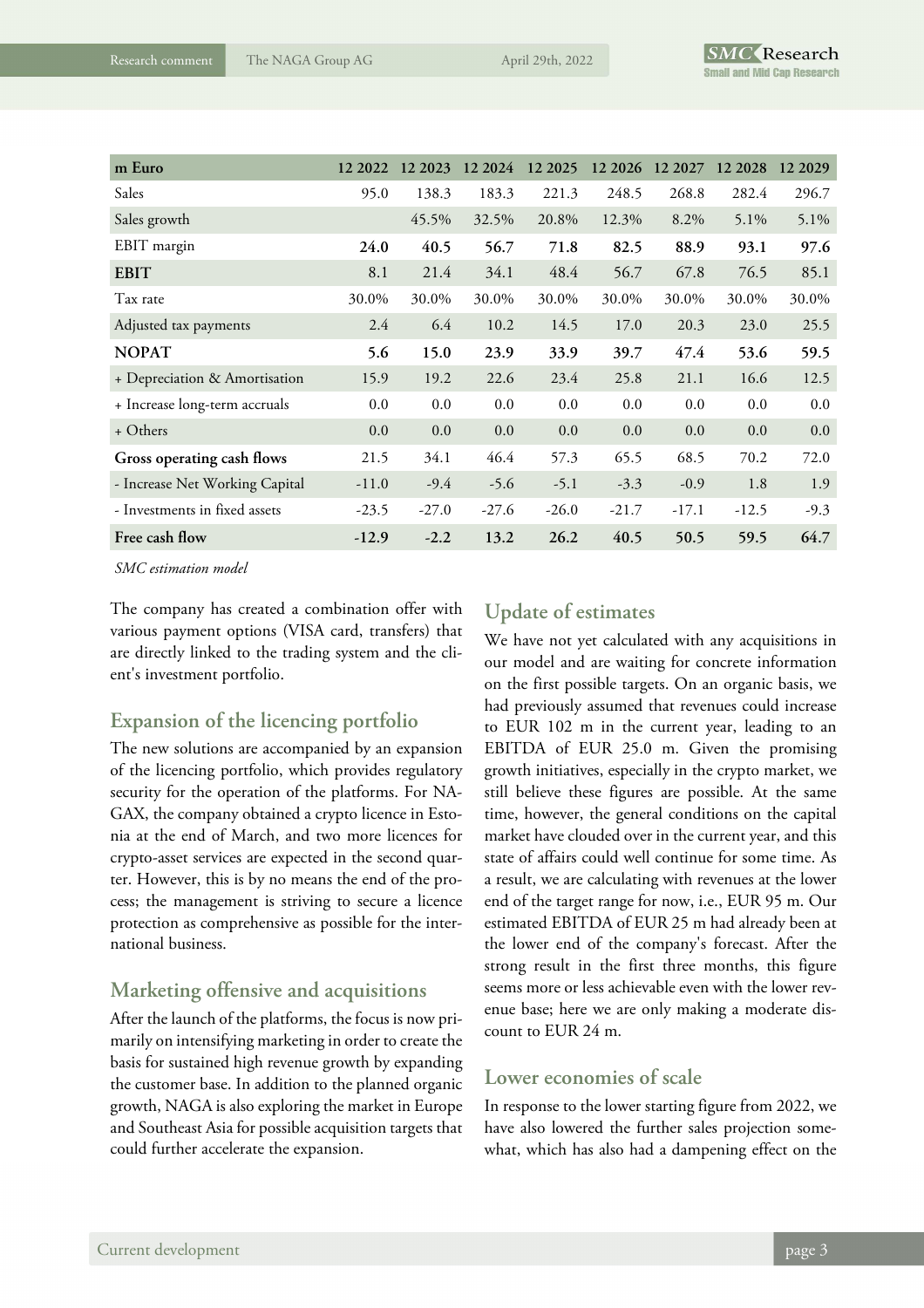development of EBITDA. In other words, we have planned for somewhat lower economies of scale here. Nevertheless, we continue to expect that NAGA's well thought-out growth strategy will lead to high revenue and profit gains in the coming years. We see CAGR (2022 to 2029) at 18 percent, and EBITDA is likely to grow by an average of 22 percent over this period. The table on the previous page shows the development of the most important cash flow data resulting from these premises in the detailed forecast period until 2029. Further details on the estimated balance sheet, income statement and cash flow can also be found in the Annex.

#### **Price target: EUR 11.20**

The discount rate remained unchanged at 7.5 percent, as did the assumptions for terminal value (safety discount to the target margin of 25 percent, perpetual growth rate of 1 percent). Our updated model thus results in a new price target of EUR 11.20 (previously: EUR 12.00), with the dampening effect of the reduced revenues and earnings estimates having been mitigated by the rollover to the new base year 2022 (a sensitivity analysis for determining the price target can be found in the Annex). We continue to rate the forecast risk of our estimates as slightly above average at four points on a scale of 1 (low) to 6 (high), due in particular to the influence that volatile capital market development has on the business figures.

#### **Conclusion**

In the first three months, NAGA increased revenues by 63 percent to EUR 18 m and EBITDA by twothirds to EUR 5 m. Further gains are likely in the coming quarters as the company stimulates growth with several high-potential initiatives. One focus of expansion is the crypto sector, which has been addressed since March with the new platform NAGAX, whose range of services is to be significantly expanded soon. In addition, management is exploring the market for suitable acquisitions to support the expansion process.

We have not yet included any acquisitions in our model and are basing the valuation on the estimated organic development for the time being. In view of the more difficult conditions on the capital market, which somewhat dampened the trading activities of NAGA clients in February and March, we now  $-$  as a precau $tion - assume that revenues this year will be at the$ lower end of management's target range (EUR 95 m to EUR 105 m). We see EBITDA slightly below the target range (EUR 25 to 30 m) due to higher expenditure to stimulate growth. This was a reason for us to model the development path for the next few years a little more cautiously. Nevertheless, we believe NAGA will continue to achieve high gains leading to a target price of EUR 11.20 (previously: EUR 12.00).

In view of the high business dynamics and a large growth potential, the stock is thus very attractive after the strong price correction of the last six months, and we therefore confirm our Buy rating.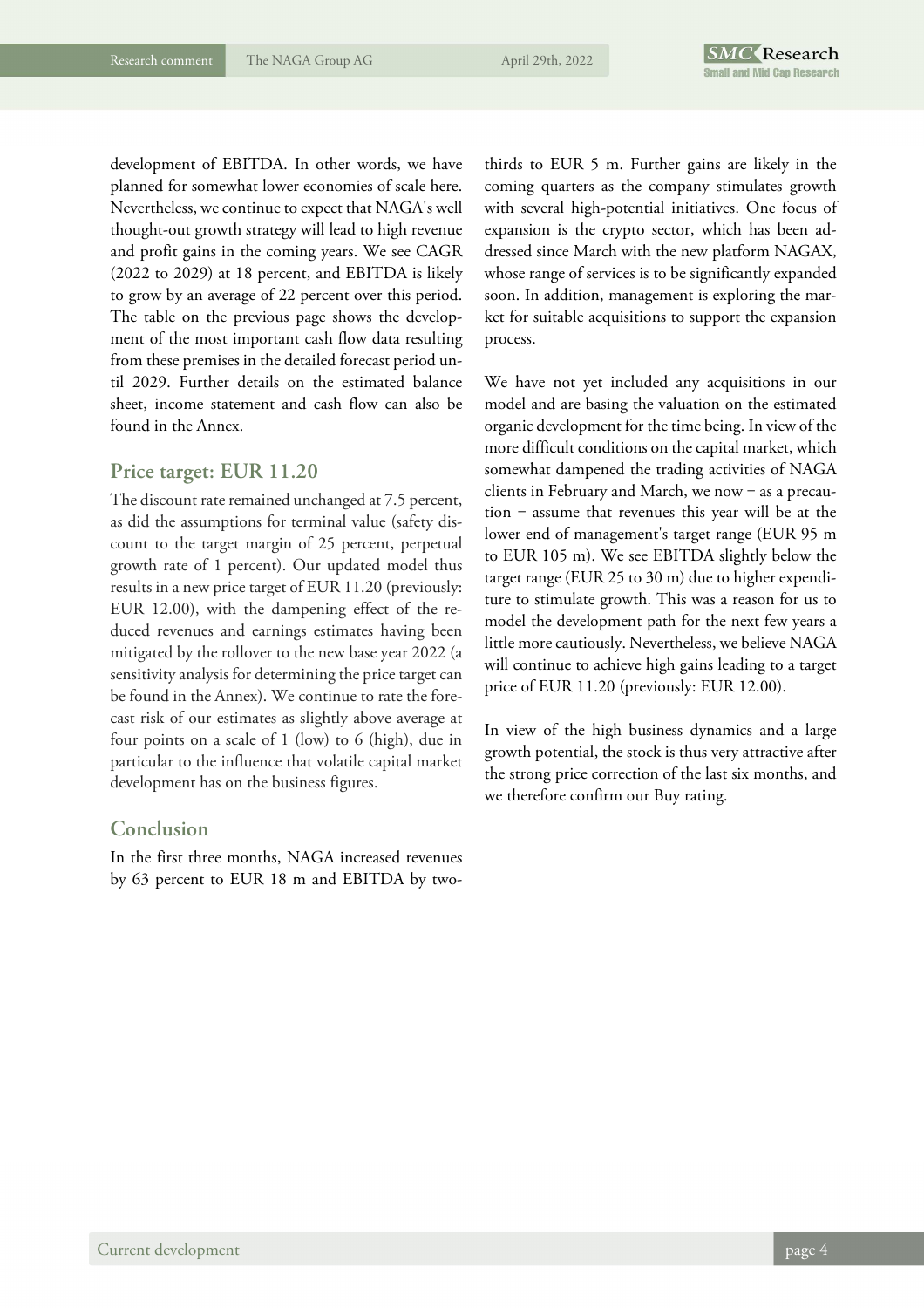## Annex I: SWOT analysis

#### **Strengths**

- Experienced management team with high competence in FinTech and brokerage.
- Broadly positioned and well-engineered finance platform with high cross-selling potential and excellent scalability thanks to extensive automation.
- Successful growth strategy based on a large network of partners, progressive internationalisation and synergetic additions to the range of services.
- With a strong jump in growth, profitability has also risen sharply, with revenues increasing by around 130 percent in 2021, while the EBITDA margin reached 23.0 percent.
- Several renowned anchor shareholders.

#### **Opportunities**

- The network effect ensures that the platform becomes increasingly attractive with increasing numbers of users (already > 1 million registered).
- The new solutions NAGA Pay and NAGAX could provide a further stimulus to growth momentum in the coming quarters.
- By expanding its range of services, the company is diversifying its sources of income and thus creating a broader foundation.
- Synergistic acquisitions could additionally support the expansion course.
- A further significant expansion of revenues should enable considerable economies of scale and thus additional margin potential, especially in the medium and long term.
- The very high industry valuation multiples for leading suppliers still offer significant relative upside potential for the NAGA share.

#### **Weaknesses**

- High expenses for the rapid expansion of the customer base, which are partly activated, still cause a clearly negative free cash flow.
- Revenues and profitability depend heavily on trading activities, which in turn are determined by capital market developments, and the company has only limited influence on this.
- Very high proportion of intangible assets in the balance sheet (83.6 percent as at 30.06.21).
- As a FinTech provider, NAGA operates in a complex regulatory environment.
- Dependence on a small management team, especially founder Bilski.

#### **Threats**

- The industry trend towards "zero fee" offers for some areas could put pressure on margins.
- A longer downward trend in the markets with declining trading activities could further increase the intensity of competition.
- Simultaneous expansion in several foreign markets creates increased complexity and numerous country-specific risks.
- If the brokerage business does not develop as planned, this can lead to considerable goodwill write-offs.
- Stricter regulation of the financial industry or FinTech in particular could drive up costs or prevent individual business models altogether.
- In a highly dynamic market environment, NAGA could miss or misjudge important trends.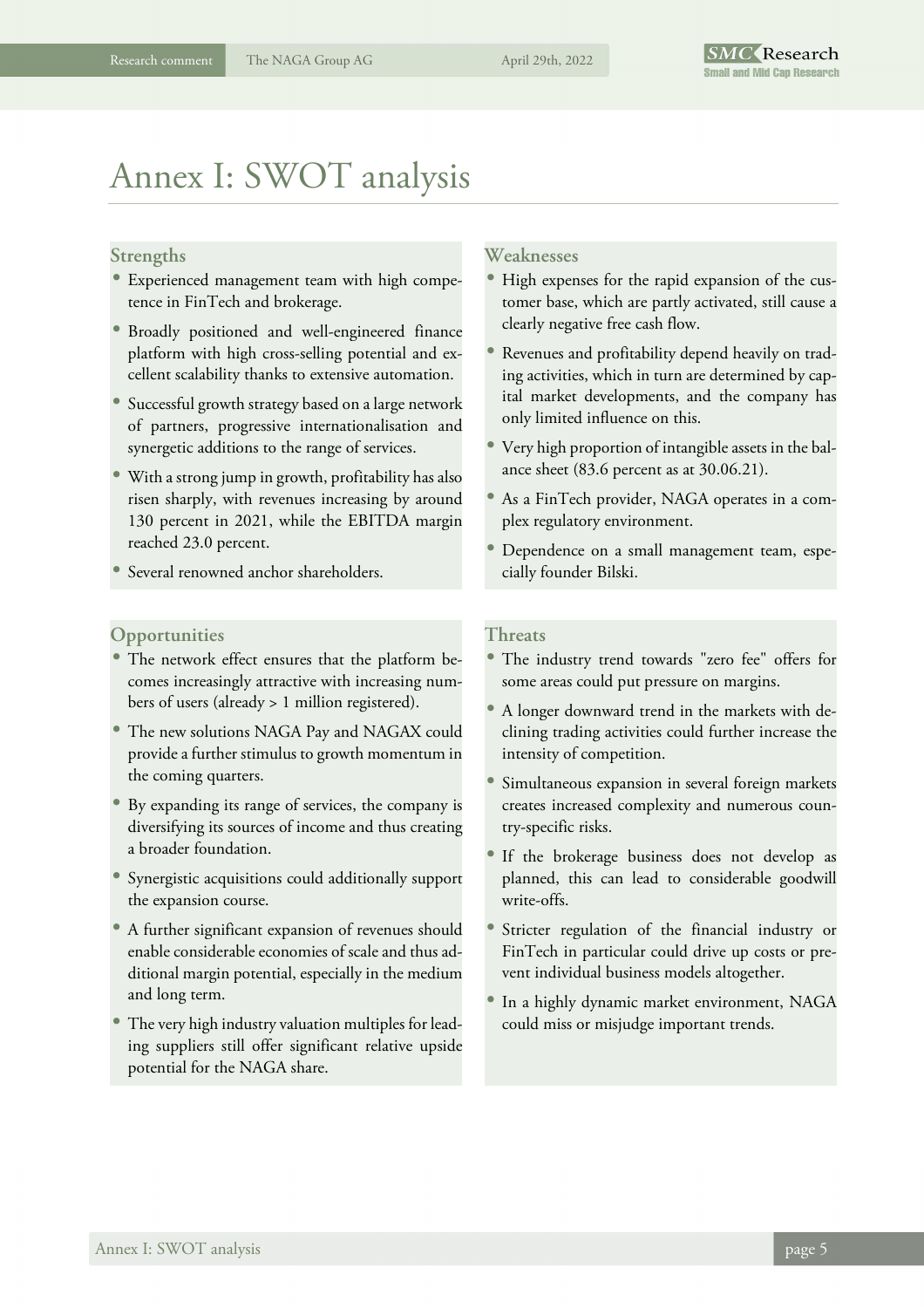## Annex II: Balance sheet and P&L estimation

## **Balance sheet estimation**

| m Euro                         | 2021e | 2022e | 2023e | 2024e | 2025e | 2026e | 2027e | 2028e | 2029e |
|--------------------------------|-------|-------|-------|-------|-------|-------|-------|-------|-------|
| <b>ASSETS</b>                  |       |       |       |       |       |       |       |       |       |
| I. Total non-current           | 122.9 | 130.5 | 138.3 | 143.4 | 146.0 | 141.9 | 137.9 | 133.9 | 130.6 |
| 1. Intangible assets           | 121.5 | 128.7 | 136.2 | 140.8 | 143.0 | 138.5 | 134.1 | 129.7 | 126.1 |
| 2. Tangible assets             | 0.6   | 0.8   | 1.0   | 1.3   | 1.6   | 1.8   | 2.1   | 2.3   | 2.6   |
| II. Total current assets       | 79.7  | 81.0  | 92.8  | 117.3 | 155.3 | 186.0 | 217.4 | 245.2 | 273.6 |
| <b>LIABILITIES</b>             |       |       |       |       |       |       |       |       |       |
| I. Equity                      | 175.7 | 181.4 | 196.5 | 220.7 | 255.3 | 275.3 | 295.6 | 311.8 | 329.1 |
| II. Accruals                   | 1.3   | 1.7   | 2.2   | 2.6   | 3.0   | 3.4   | 3.9   | 4.3   | 4.7   |
| III. Liabilities               |       |       |       |       |       |       |       |       |       |
| 1. Long-term liabili-<br>ties  | 1.7   | 1.7   | 1.7   | 1.7   | 1.7   | 1.7   | 1.7   | 1.7   | 1.7   |
| 2. Short-term liabili-<br>ties | 23.9  | 26.7  | 30.8  | 35.7  | 41.2  | 47.5  | 54.2  | 61.2  | 68.6  |
| <b>TOTAL</b>                   | 202.6 | 211.5 | 231.1 | 260.7 | 301.3 | 327.9 | 355.3 | 379.0 | 404.2 |

## **P&L estimation**

| m Euro                        | 2021e | 2022e | 2023e | 2024e | 2025e | 2026e | 2027e | 2028e | 2029e |
|-------------------------------|-------|-------|-------|-------|-------|-------|-------|-------|-------|
| Sales                         | 55.3  | 95.0  | 138.3 | 183.3 | 221.3 | 248.5 | 268.8 | 282.4 | 296.7 |
| Total operating reve-<br>nues | 57.8  | 99.0  | 143.3 | 188.3 | 226.3 | 253.5 | 273.8 | 287.4 | 301.7 |
| Gross profit                  | 50.6  | 86.7  | 125.3 | 164.4 | 197.5 | 221.2 | 238.9 | 250.7 | 263.1 |
| <b>EBITDA</b>                 | 12.8  | 24.0  | 40.5  | 56.7  | 71.8  | 82.5  | 88.9  | 93.1  | 97.6  |
| <b>EBIT</b>                   | 4.5   | 8.1   | 21.4  | 34.1  | 48.4  | 56.7  | 67.8  | 76.5  | 85.1  |
| <b>EBT</b>                    | 4.2   | 8.1   | 21.6  | 34.6  | 49.4  | 58.3  | 69.7  | 78.9  | 87.9  |
| EAT (before minori-<br>ties)  | 2.9   | 5.6   | 15.1  | 24.2  | 34.6  | 40.8  | 48.8  | 55.2  | 61.6  |
| EAT                           | 2.6   | 5.4   | 15.1  | 24.2  | 34.6  | 40.8  | 48.8  | 55.2  | 61.6  |
| <b>EPS</b>                    | 0.05  | 0.10  | 0.28  | 0.45  | 0.64  | 0.75  | 0.90  | 1.02  | 1.14  |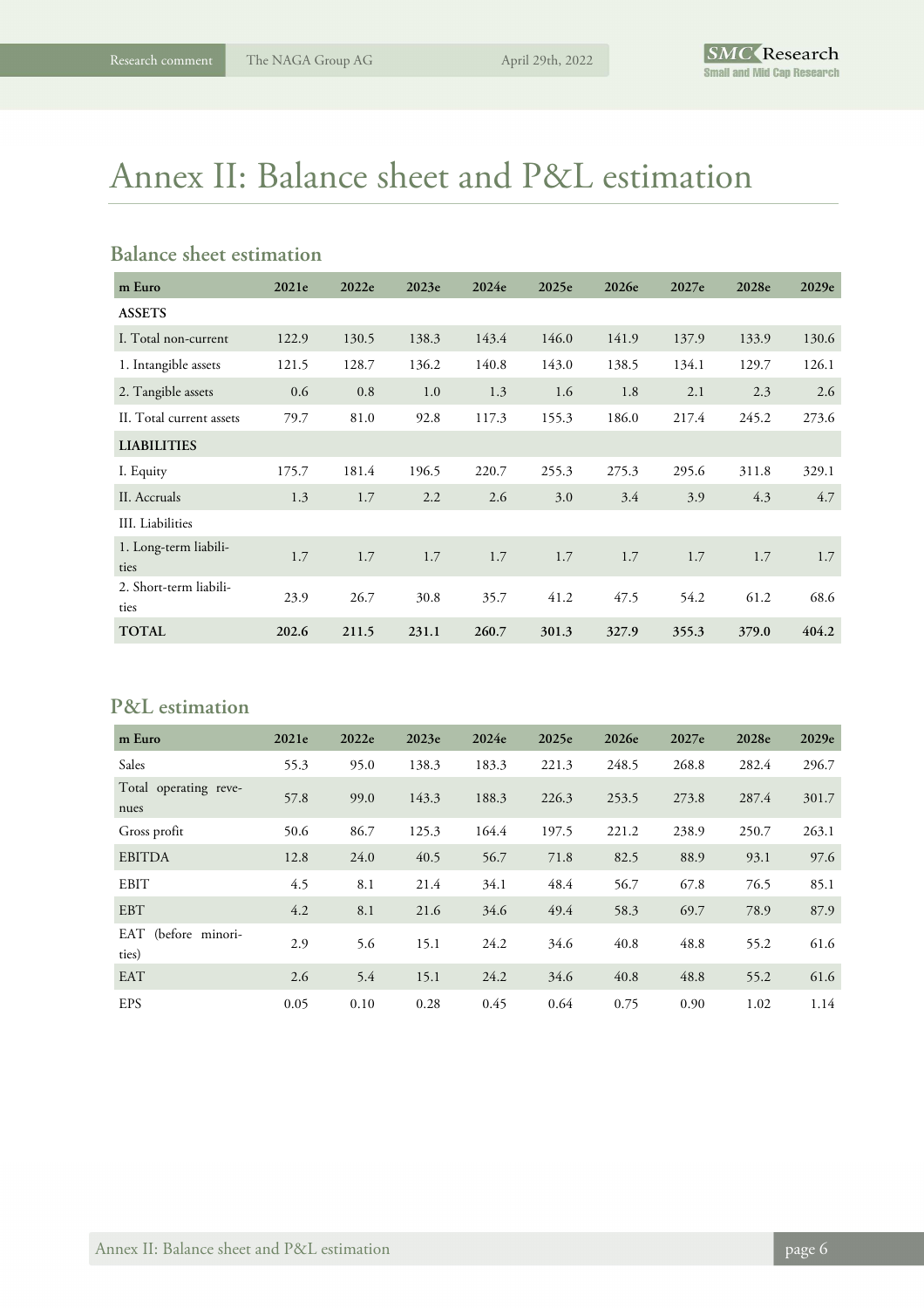## Annex III: Cash flows estimation and key figures

### **Cash flows estimation**

| m Euro                         | 2021e   | 2022e   | 2023e   | 2024e   | 2025e   | 2026e   | 2027e   | 2028e   | 2029e   |
|--------------------------------|---------|---------|---------|---------|---------|---------|---------|---------|---------|
| CF operating                   | 2.2     | 10.3    | 24.7    | 41.0    | 52.8    | 63.2    | 68.9    | 73.6    | 75.9    |
| CF from investments            | $-14.7$ | $-23.5$ | $-27.0$ | $-27.6$ | $-26.0$ | $-21.7$ | $-17.1$ | $-12.5$ | $-9.3$  |
| CF financing                   | 64.8    | 0.3     | 0.2     | 0.2     | 0.1     | $-20.7$ | $-28.4$ | $-38.9$ | $-44.1$ |
| Liquidity beginning of<br>year | 5.2     | 57.5    | 44.6    | 42.5    | 56.1    | 83.0    | 103.8   | 127.1   | 149.2   |
| Liquidity end of year          | 57.5    | 44.6    | 42.5    | 56.1    | 83.0    | 103.8   | 127.1   | 149.2   | 171.7   |

## **Key figures**

| percent                            | 2021e  | 2022e | 2023e | 2024e | 2025e | 2026e | 2027e | 2028e | 2029e |
|------------------------------------|--------|-------|-------|-------|-------|-------|-------|-------|-------|
| Sales growth                       | 126.9% | 72.0% | 45.5% | 32.5% | 20.8% | 12.3% | 8.2%  | 5.1%  | 5.1%  |
| EBITDA margin                      | 23.1%  | 25.2% | 29.3% | 30.9% | 32.5% | 33.2% | 33.1% | 33.0% | 32.9% |
| EBIT margin                        | 8.2%   | 8.5%  | 15.4% | 18.6% | 21.9% | 22.8% | 25.2% | 27.1% | 28.7% |
| EBT margin                         | 7.6%   | 8.5%  | 15.6% | 18.9% | 22.3% | 23.4% | 25.9% | 27.9% | 29.6% |
| Net margin (after mi-<br>norities) | 4.8%   | 5.6%  | 10.9% | 13.2% | 15.6% | 16.4% | 18.2% | 19.6% | 20.7% |

## Annex IV: Sensitivity analysis

|             |       | Perpetual cash flow growth |       |       |         |  |  |  |
|-------------|-------|----------------------------|-------|-------|---------|--|--|--|
| <b>WACC</b> | 2.0%  | 1.5%                       | 1.0%  | 0.5%  | $0.0\%$ |  |  |  |
| 6.5%        | 15.38 | 14.26                      | 13.33 | 12.57 | 11.92   |  |  |  |
| 7.0%        | 13.81 | 12.92                      | 12.18 | 11.55 | 11.01   |  |  |  |
| 7.5%        | 12.52 | 11.81                      | 11.20 | 10.68 | 10.23   |  |  |  |
| 8.0%        | 11.45 | 10.86                      | 10.36 | 9.93  | 9.55    |  |  |  |
| 8.5%        | 10.54 | 10.06                      | 9.64  | 9.27  | 8.95    |  |  |  |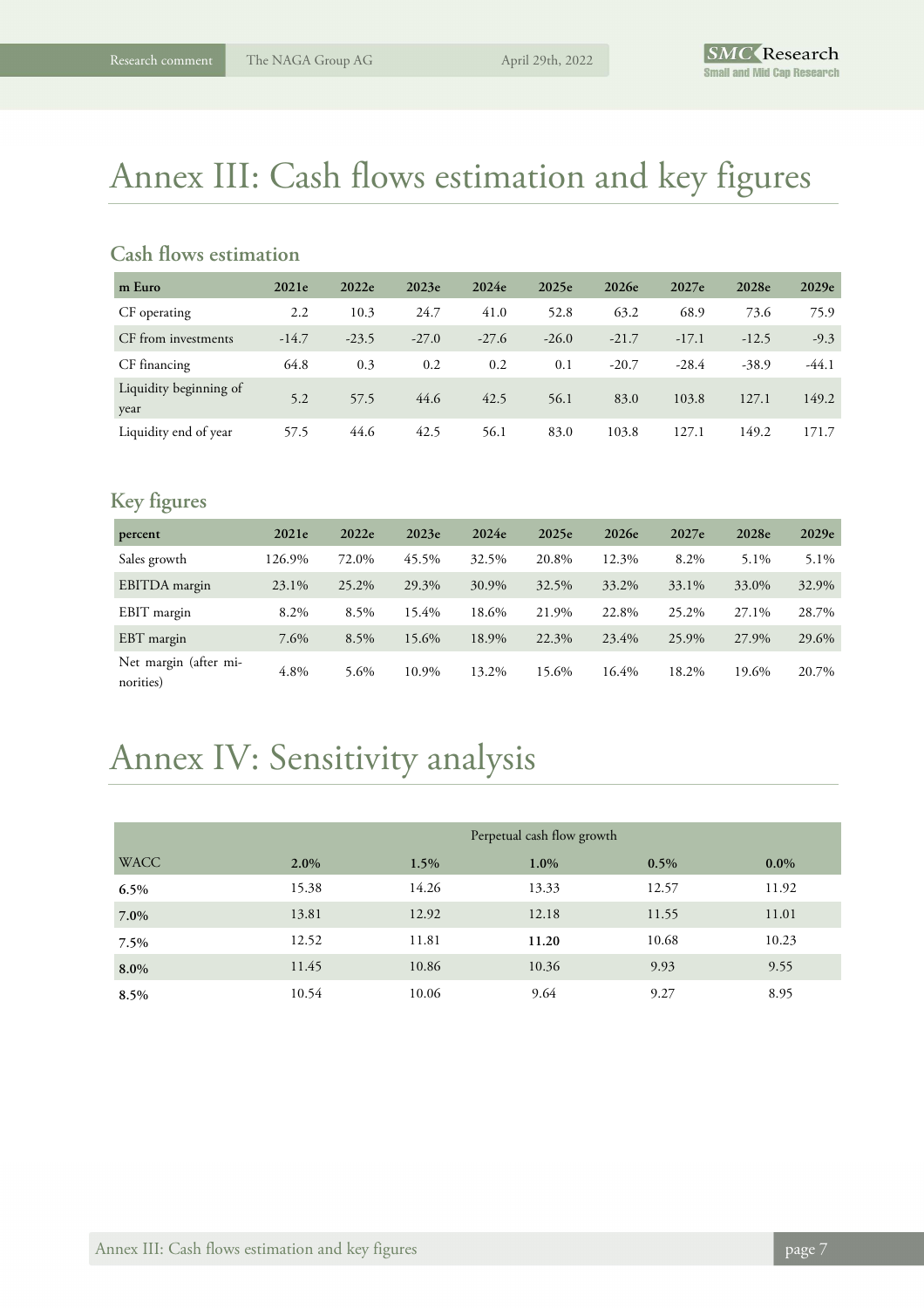

## Disclaimer

| Editor                       |
|------------------------------|
| sc-consult GmbH              |
| Alter Steinweg 46            |
| 48143 Münster                |
| Internet: www.sc-consult.com |

Phone:  $+49 (0) 251 - 13476 - 94$ Telefax: +49 (0) 251-13476-92 E-Mail: kontakt@sc-consult.com

*Responsible analyst*  Dipl.-Kfm. Holger Steffen

*Charts*  The charts were made with Tai-Pan (www.lp-software.de).

### **Disclaimer**

#### *Legal disclosures (§85 of the German Securities Trading Act (WHPG), MAR, Commission Delegated Regulation (EU) 2016/958 supplementing Regulation (EU) No 596/2014)*

The company responsible for the preparation of the financial analysis is sc-consult GmbH based in Münster, currently represented by its managing directors Dr. Adam Jakubowski and Holger Steffen, Dipl.-Kfm. The scconsult GmbH is subject to supervision and regulation by Federal Financial Supervisory Authority (Bundesanstalt für Finanzdienstleistungsaufsicht), Lurgiallee 12, D-60439 Frankfurt and Graurheindorfer Strasse 108, D-53117 Bonn.

#### *I) Conflicts of interests*

Conflicts of interests, which can arise during the preparation of a financial analysis, are presented in detail below:

1) sc-consult GmbH has prepared this report against payment on behalf of the company

2) sc-consult GmbH has prepared this report against payment on behalf of a third party

3) sc-consult GmbH has submitted this report to the customer or the company before publishing

4) sc-consult GmbH has altered the content of the report before publication due to a suggestion of the customer or the company (with sc-consult GmbH being prepared to carry out such an alteration only in case of reasoned objections concerning the quality of the report)

5) sc-consult GmbH maintains business relationships other than research with the analysed company (e.g., investor-relations services)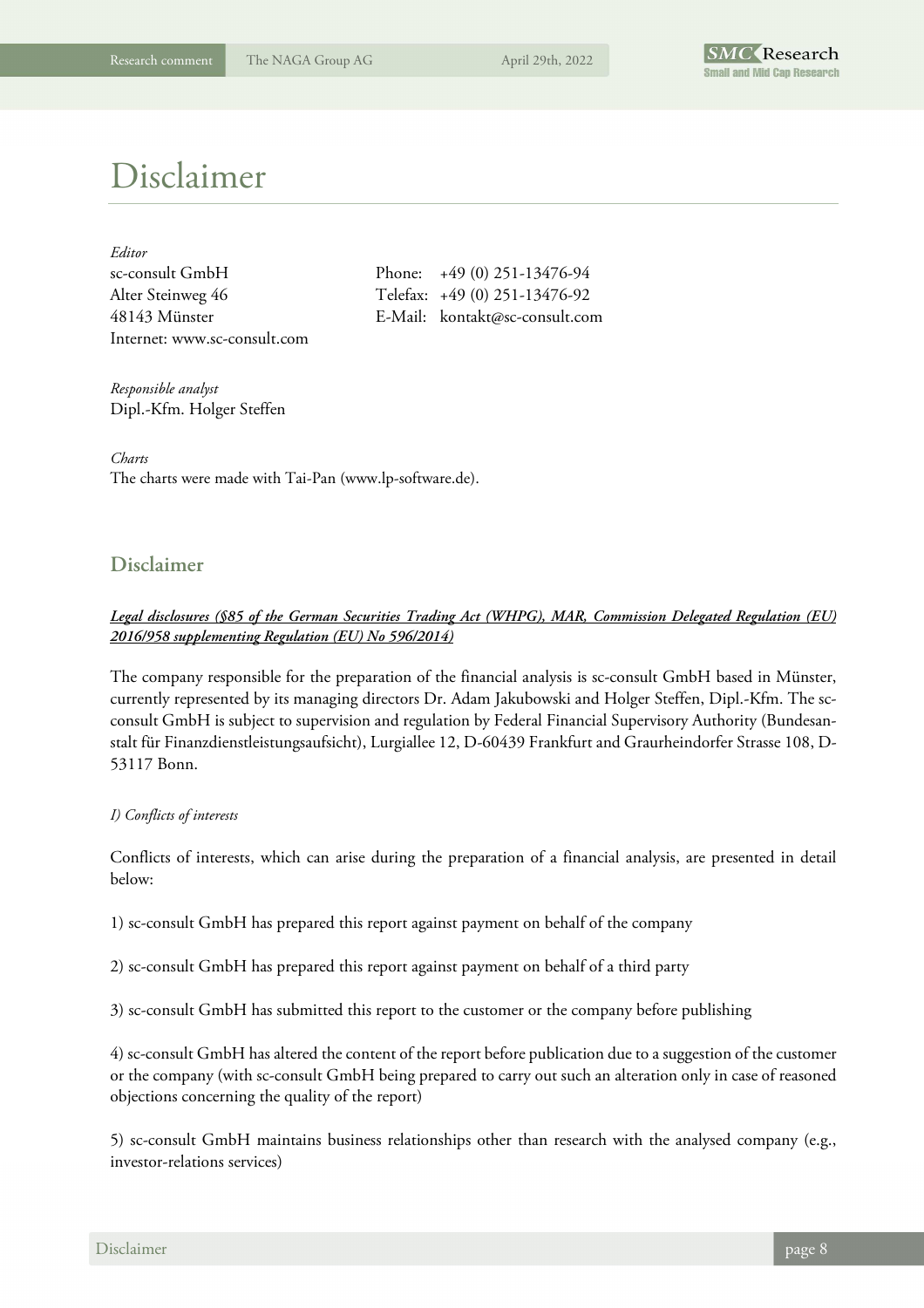6) sc-consult GmbH or persons involved in the preparation of the report hold shares of the company or derivatives directly related

7) At the time of the publication of the report, sc-consult GmbH or persons involved in the preparation of the report are in the possession of a net short position exceeding a threshold 0.5% of the total issued share capital of the issuer, which was calculated in accordance with the article 3 of the regulation (EU) No. 236/2012 and with chapters III and IV of the Commission Delegated Regulation (EU) No. 918/2012 (6).

8) At the time of the publication of the report, sc-consult GmbH or persons involved in the preparation of the report are in the possession of a net long position exceeding a threshold 0.5% of the total issued share capital of the issuer, which was calculated in accordance with the article 3 of the regulation (EU) No. 236/2012 and with chapters III and IV of the Commission Delegated Regulation (EU) No. 918/2012 (6).

9) At the time of the publication of the report, the issuer holds holdings exceeding 5 % of its total issued share capital in the sc-consult GmbH

10) sc-consult GmbH has included the company's shares in a virtual portfolio managed by sc-consult GmbH

Following conflicts of interests occurred in this report: 1), 3)

Within the framework of compliance regulations, sc-consult GmbH has established structures and processes for the identification and disclosure of conflicts of interests. The responsible compliance representative is currently managing director Dipl.-Kfm. Holger Steffen (e-mail: holger.steffen@sc-consult.com).

#### *II) Preparation and updating*

The present financial analysis was prepared by: Dipl.-Kfm. Holger Steffen

Participants in the preparation of the present financial analysis: -

The present analysis was finished on 29.04.2022 at 9:50 and published on 29.04.2022 at 10:30.

For the preparation of its financial analyses, the sc-consult GmbH uses a five-tier rating scheme with regard to price expectation in the next twelve months. Additionally, estimation risk is quantified on a scale from 1 (low) to 6 (high). The ratings are as follows:

| Strong Buy  | We expect an increase in price for the analysed financial instrument by at least 10 per-    |
|-------------|---------------------------------------------------------------------------------------------|
|             | cent. We assess the estimation risk as below average (1 to 2 points).                       |
| Buy         | We expect an increase in price for the analysed financial instrument by at least 10 per-    |
|             | cent. We assess the estimation risk as average (3 to 4 points).                             |
| Speculative | We expect an increase in price for the analysed financial instrument by at least 10 per-    |
| Buy         | cent. We assess the estimation risk as above average (5 to 6 points).                       |
| Hold        | We expect that the price of the analysed financial instrument will remain stable (between   |
|             | -10 and +10 percent). The forecast risk (1 to 6 points) has no further impact on the        |
|             | rating. The rating "hold" is also used in cases where we perceive a price potential of more |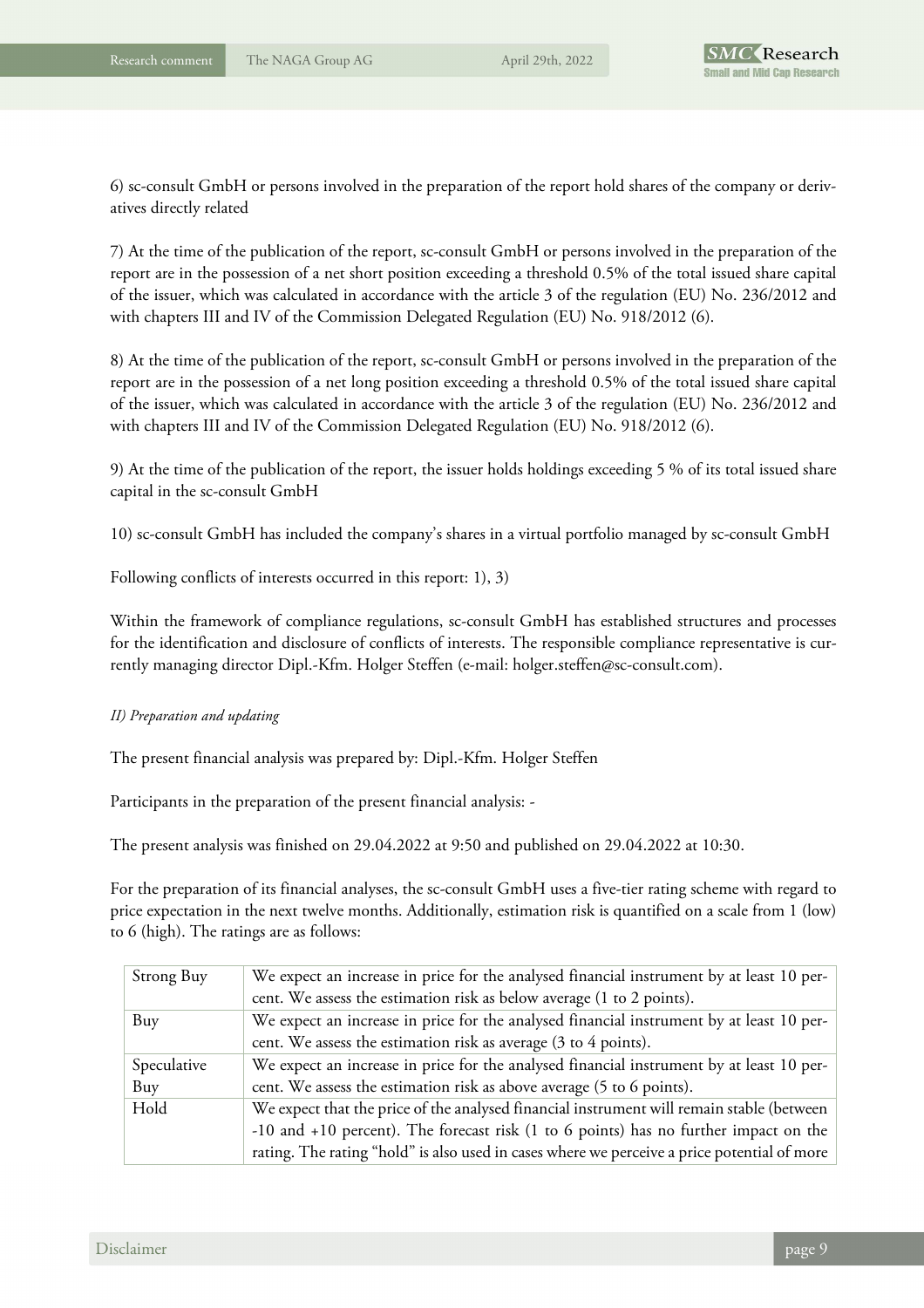

|      | than 10 percent, but explicitly mentioned temporary factors prevent a short-term reali- |
|------|-----------------------------------------------------------------------------------------|
|      | zation of the price potential.                                                          |
| Sell | We expect that the price of the analysed financial instrument will drop by at least 10  |
|      | percent. The forecast risk (1 to 6 points) has no further impact on the rating.         |

The expected change in price refers to the current share price of the analysed company. This price and any other share prices used in this analysis are XETRA closing prices as of the last trading day before publication. If the share is not traded on XETRA, the closing price of another public stock exchange is used with a separate note to that effect.

The price targets published within the assessment are calculated with common methods of financial mathematics, especially with the DCF (discounted cash flow) method, the sum of the parts valuation and a peer group analysis. The valuation methods are affected by economic framework conditions, especially by the development of the interest rates.

The rating resulting from these methods reflects current expectations and can change anytime subject to company-specific or economic changes.

More detailed explanations of the models used by SMC Research can be found at: http://www.smc-research.com/impressum/modellerlaeuterungen

An overview of the recommendations prepared and distributed by SMC Research in the last 12 months can be found at: http://www.smc-research.com/publikationsuebersicht

In the past 24 months, sc-consult GmbH has published the following financial analyses for the company:

| Date       | Investment recomm. | Target price | Conflict of interests |
|------------|--------------------|--------------|-----------------------|
| 19.01.2022 | Buy                | 12.00 Euro   | 1), 3)                |
| 29.11.2021 | Buy                | 12.70 Euro   | 1), 3), 4)            |
| 09.11.2021 | Buy                | 11.70 Euro   | 1), 3), 4)            |
| 24.08.2021 | Buy                | 8.00 Euro    | 1), 3), 4)            |
| 21.05.2021 | Buy                | 8.90 Euro    | 1), 3), 4)            |
| 15.03.2021 | Buy                | 8.90 Euro    | 1), 3)                |
| 15.01.2021 | Buy                | 7.30 Euro    | 1), 3)                |
| 16.12.2020 | Buy                | 5.30 Euro    | 1), 3), 4)            |
| 11.11.2020 | Buy                | 4.40 Euro    | 1), 3)                |
| 30.07.2020 | Buy                | 3.40 Euro    | 1), 3), 4)            |

In the course of the next twelve months, sc-consult GmbH will presumably prepare the following financial analyses for the company: one report, two updates and two comments.

The publishing dates for the financial analyses are not yet fixed at the present moment.

#### *Exclusion of liability*

Publisher of this report is sc-consult GmbH. The publisher does not represent that the information and data contained herein is accurate, complete, and correct and does not take the responsibility for it. This report has